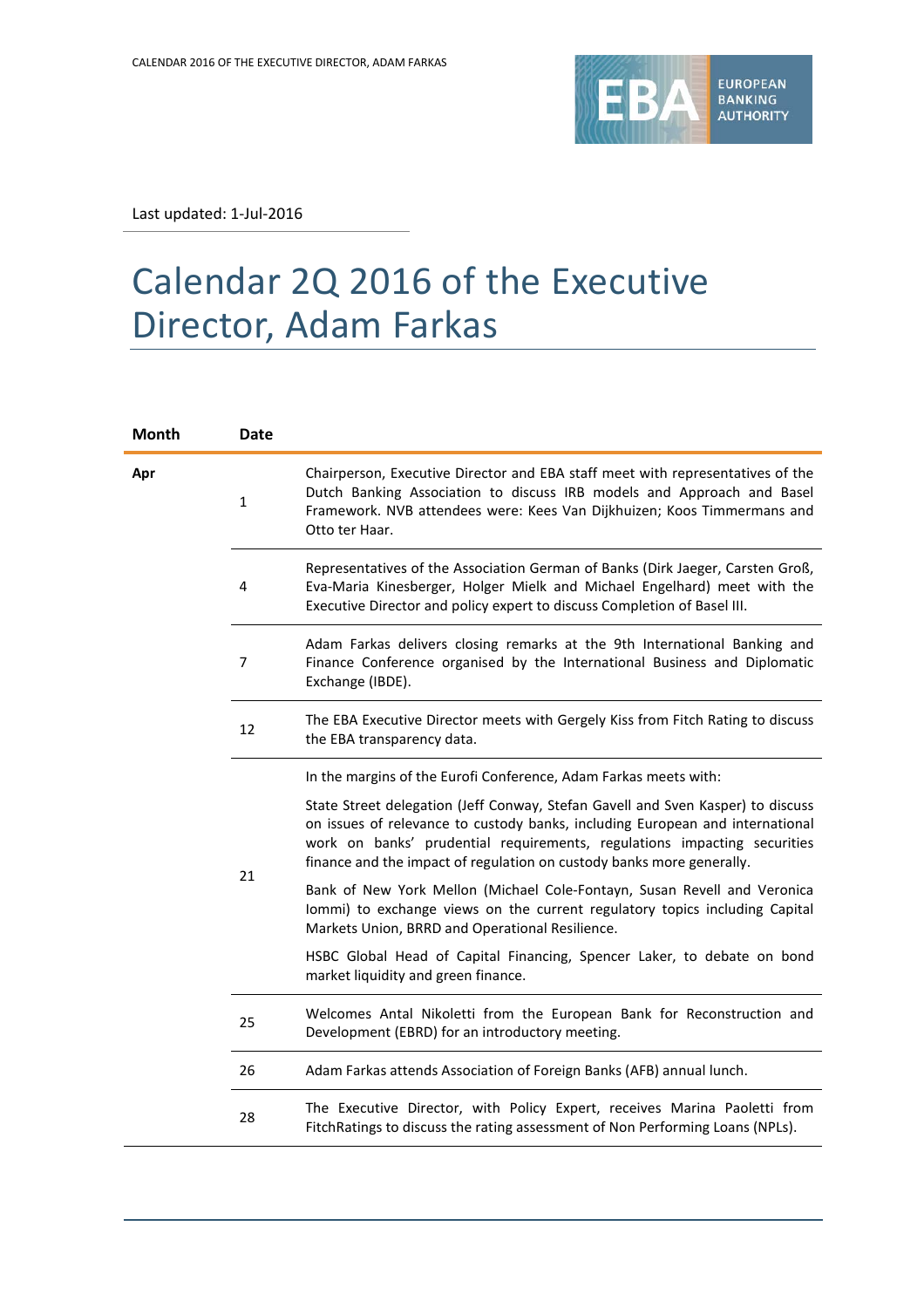

| <b>Month</b> | Date |                                                                                                                                                                                                                                                                                                                                                                                                                                                                              |
|--------------|------|------------------------------------------------------------------------------------------------------------------------------------------------------------------------------------------------------------------------------------------------------------------------------------------------------------------------------------------------------------------------------------------------------------------------------------------------------------------------------|
| May          | 10   | The Executive Director meets with Pault Saltzman, formerly at The Clearing<br>House Association, and Barney Reynolds, from Shearman on an exchange of<br>views of the current regulatory panorama.                                                                                                                                                                                                                                                                           |
|              |      | Accompanied by a policy expert, Adam Farkas also receives a delegation of the<br>Kroll Bond Rating: James Nadler, Kathleen Kennedy, Angela Liang, Claire Harrop<br>(Freshfield) and Nick Aspinall (Cambridge Place Investment Management).<br>Topics discussed during were corporate mapping status, structured finance<br>mapping status, market acceptance in US amongst others.                                                                                           |
|              | 12   | Adam Farkas exchanges of views on recent regulatory developments with Laszlo<br>Baranyai from European Investment Bank (EIB).                                                                                                                                                                                                                                                                                                                                                |
|              | 19   | Adam Farkas meets with Shahin Vallee from Soros to discuss Banking Union<br>issues.                                                                                                                                                                                                                                                                                                                                                                                          |
|              | 20   | EBA Chairperson, Executive Director and EBA staff, meet with the International<br>Monetary Fund euro team, led by Mahmood Pradhan within the framework of<br>the Art. IV mission on the euro area. IMF attendees were Shekhar Aiyar, James<br>John, Huidan Lin, Bergljot Barkbu, Hervé de Villeroché, John Bluedorn and Balasz<br>Parkanyi.                                                                                                                                  |
|              | 27   | Executive Director meets Martin Doyon from Goldman Sachs on a regulatory<br>exchange of views.                                                                                                                                                                                                                                                                                                                                                                               |
|              |      | The Executive Director meets Richard Parlour from Financial Markets Law<br>International to debate on the current regulatory developments.                                                                                                                                                                                                                                                                                                                                   |
|              | 31   | In the afternoon, accompanied by EBA staff, meets with the European<br>Investment Bank delegation in the margins of a joint workshop on Synthetics<br>Securitisation. Lead by Deborah Revoltella, attendants were Cristian Popa,<br>Roman Escolano, Alessandro Tappi, Paolo Lombardo, George Passaris, Claudio<br>Zucca, Aron Gereben, Thomas Kusstatscher and Nina van Doren.                                                                                               |
| June         | 6    | The Executive Director joins roundtable discussion "Balancing Financial Stability,<br>Innovation, and Economic Growth" organised by the World Economic Forum.                                                                                                                                                                                                                                                                                                                |
|              |      | Later that day, meets with Sylvie Matherat from Deutsche Bank AG to discuss<br>regulatory topics.                                                                                                                                                                                                                                                                                                                                                                            |
|              | 7    | Adam Farkas delivers keynote speech at the Bloomberg Annual Markets<br>Symposium with titled "Impact of selected regulation and supervisory measures<br>on Fixed Income Markets (Pillar 2, Resolution and Securitisation)".                                                                                                                                                                                                                                                  |
|              | 10   | The Executive Director, accompanied relevant policy experts, receives<br>delegation from Intesa San Paolo: Silvio Cuneo, Giulio Mignola and Francesca<br>Passamonti. They discussed the review of the credit risk framework and the<br>abolishment of the AMA for operational risk. Bilaterally, they also meet EBA<br>staff to discuss Customer Secure Authentication (Participants: Francesca<br>Passamonti, Alberto Tiberino, Francesco Canfora, and Giancarlo Esposito). |